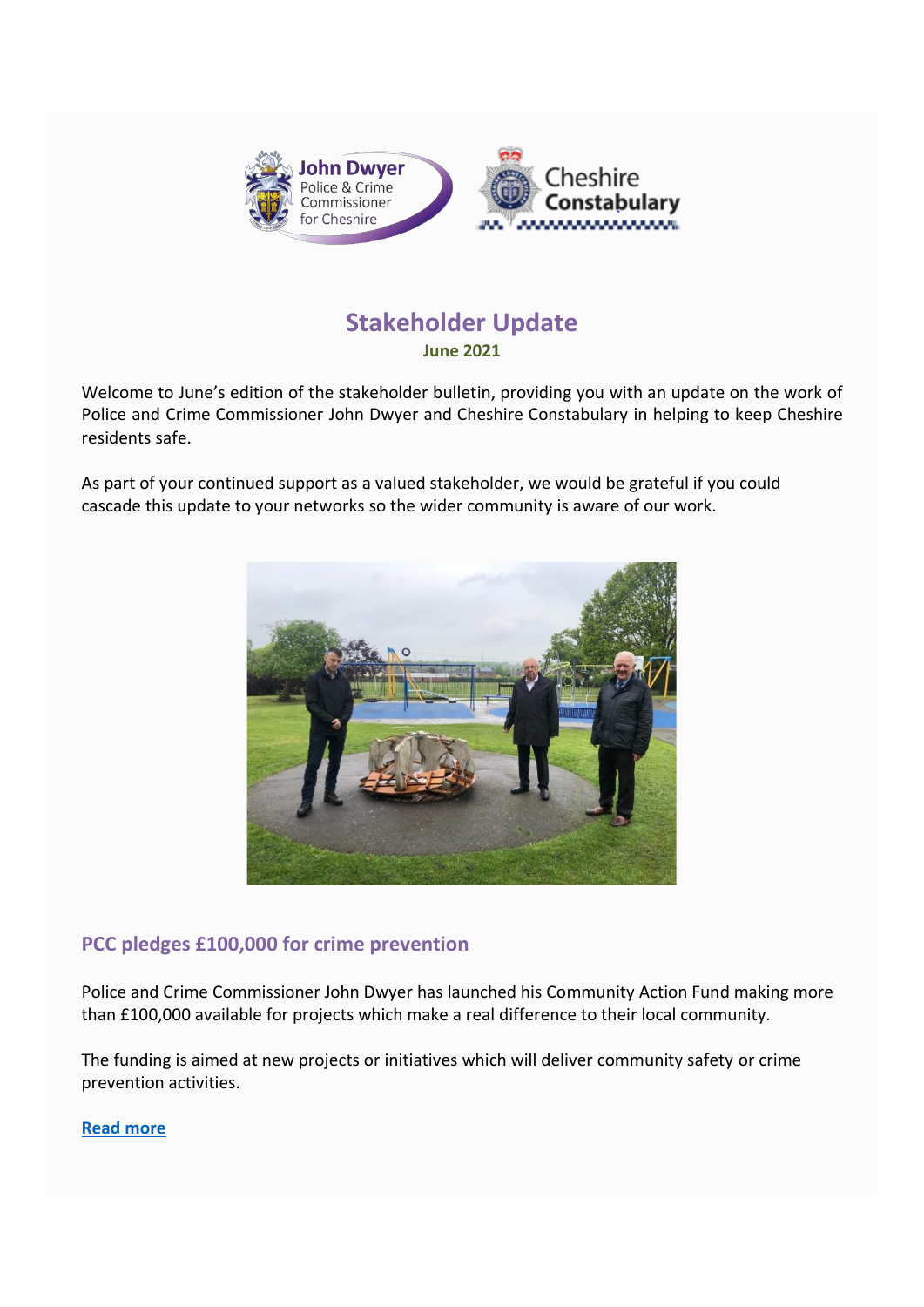

# **Cheshire has second lowest rate of knife crime in England and Wales**

The latest statistics show that the county has the second lowest rate of knife crime in England and Wales.

The number of knife-related offences committed in Cheshire decreased by 27.6 per cent from the year ending December 2019 to the year ending December 2020.

### **[Read more](https://www.cheshire.police.uk/news/cheshire/news/articles/2021/5/cheshire-has-second-lowest-rate-of-knife-crime-in-england-and-wales/)**



PCC victims' service commended for work during pandemic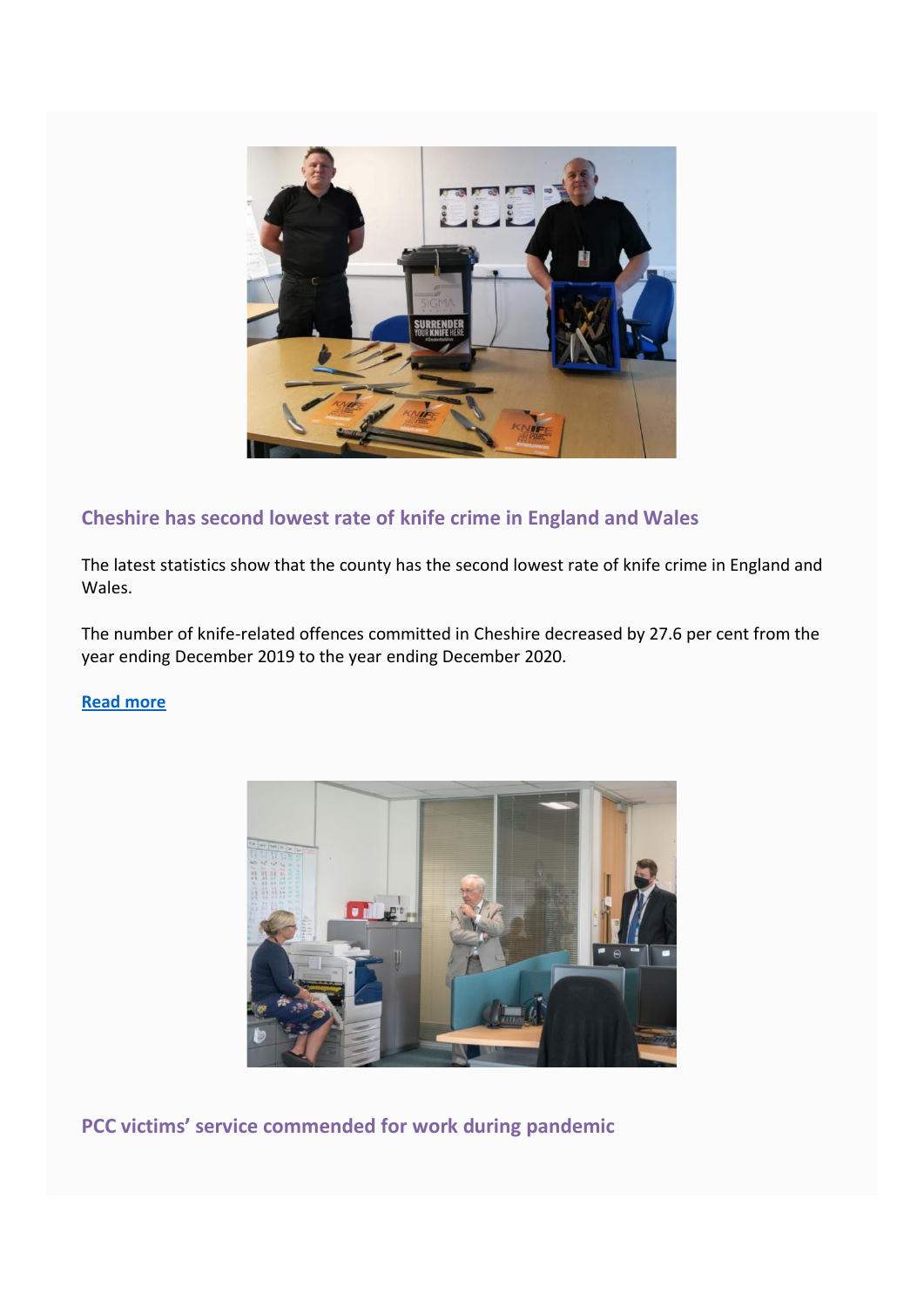A victims' support service which has adapted its services to help victims of crime during the coronavirus pandemic has been commended by Cheshire's Police and Crime Commissioner John Dwyer.

Cheshire CARES (Cope and Recovery Enhanced Service) is the county's flagship victims' support service which offers support to all victims of crime in Cheshire. It is funded by the PCC.

#### **[Read more](https://www.cheshire-pcc.gov.uk/news/latest-news/2021/06/victims-service-commended-for-work-during-pandemic/)**



### **Special Constabulary volunteer almost 900 hours over National Specials Weekend**

Cheshire's Special Constabulary volunteered a staggering 884 hours over National Specials Weekend to help make the county even safer.

National Specials Weekend is a celebration of all those individuals who dedicate their spare time to help police their local communities and took place from Thursday 3 June to Sunday 6 June.

#### **[Read more](https://www.cheshire.police.uk/news/cheshire/news/articles/2021/6/cheshires-special-constabulary-volunteer-884-hours-over-national-specials-weekend/)**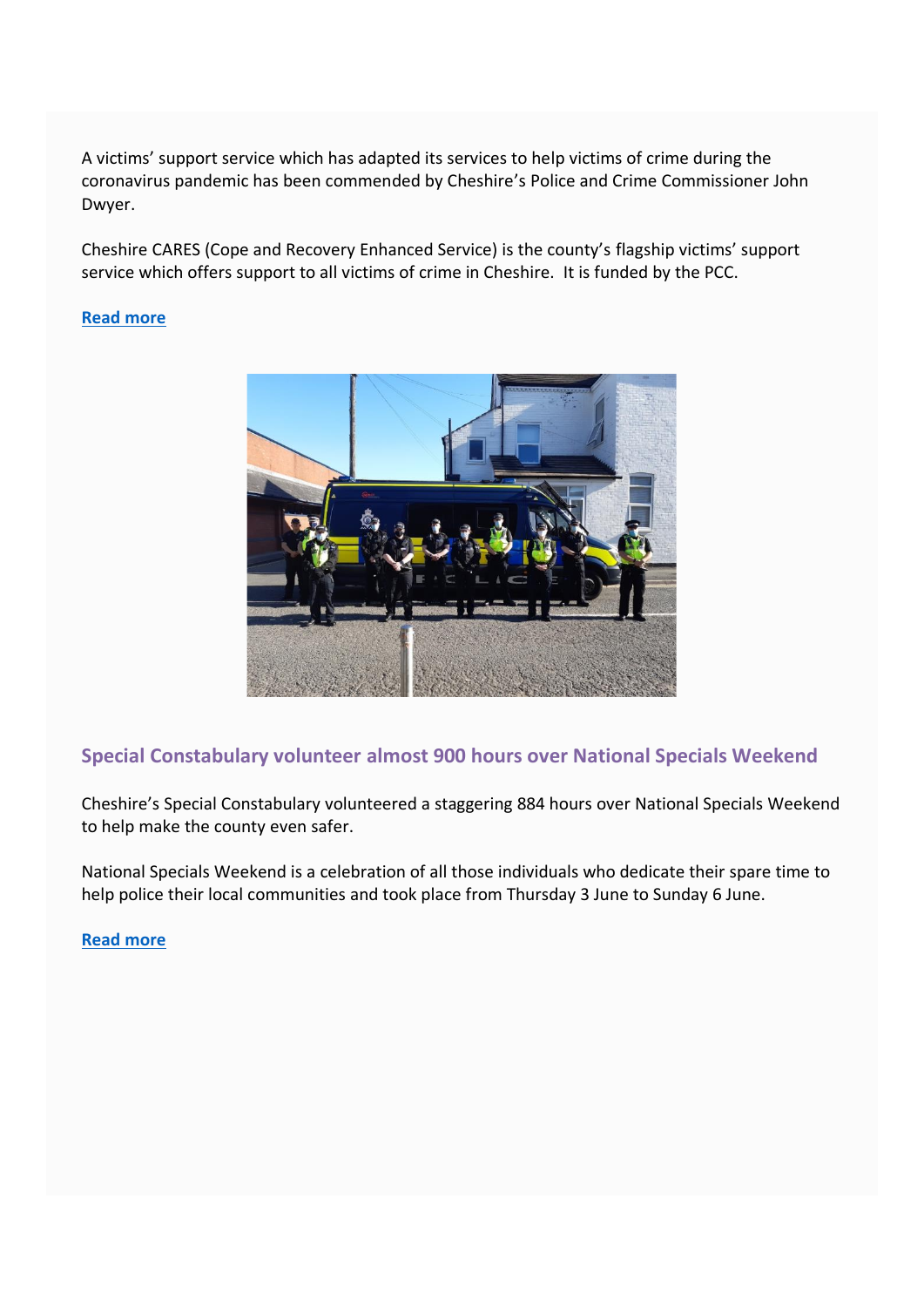

# **David McNeilage appointed as Deputy Police and Crime Commissioner**

Mr McNeilage, who was John Dwyer's Campaign Manager during his election campaign, will support the Commissioner in his role to hold the Chief Constable to account and to be the voice of Cheshire residents on all issues relating to policing and crime.

### **[Read more](https://www.cheshire-pcc.gov.uk/news/latest-news/2021/06/pcc-appoints-deputy/)**



# **Criminals linked to county lines targeted during week of action**

The seven-day operation highlighted the work that officers in Cheshire are doing every day to stop criminals in their tracks and to rid the county of illegal drugs.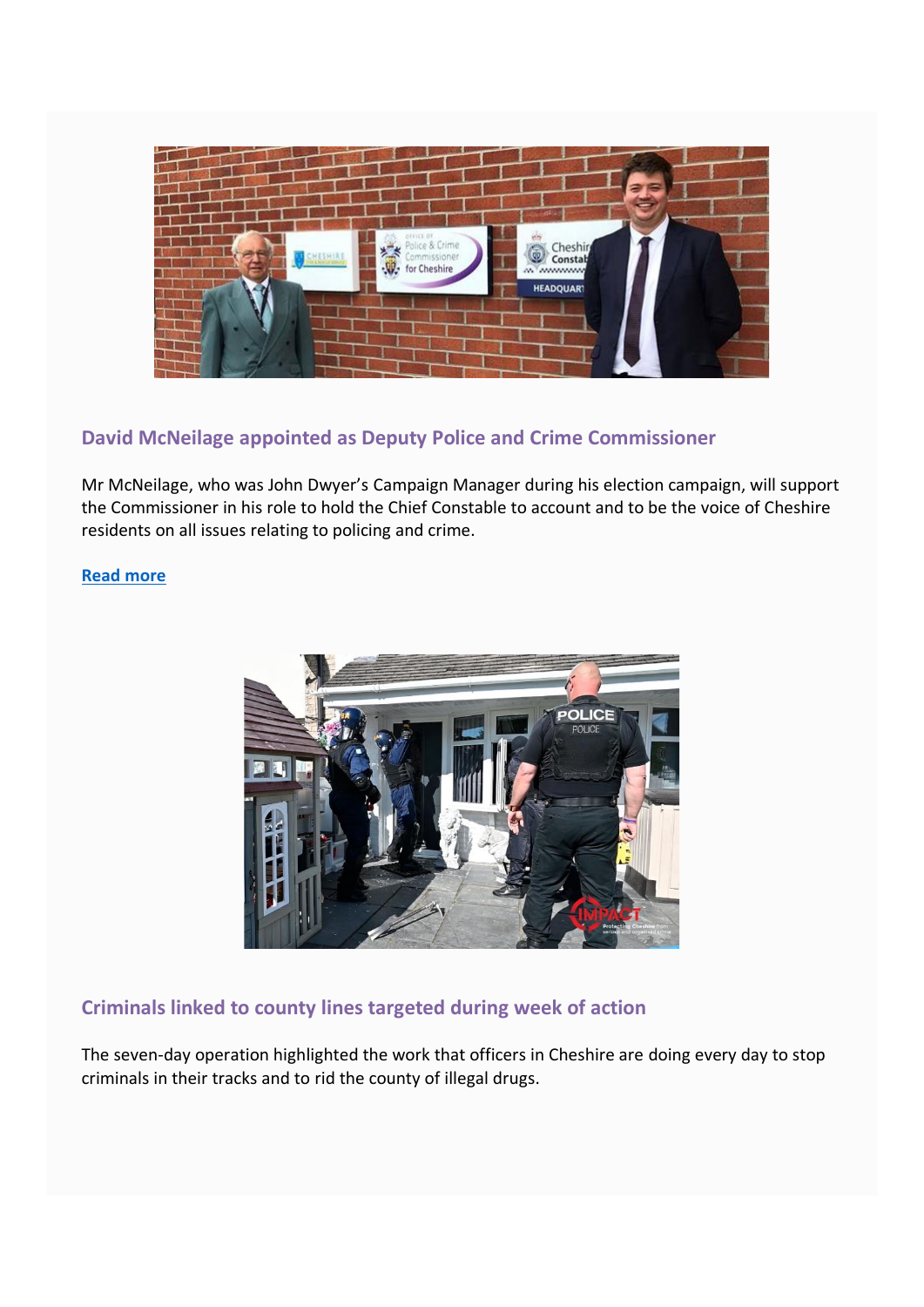From the Local Policing Units and Roads & Crime Unit to the Serious and Organised Crime Unit and intelligence teams - everyone is committed to working together to make Cheshire a no-go area for criminals.

### **[Read more](https://www.cheshire.police.uk/news/cheshire/news/articles/2021/5/criminals-targeted-in-county-lines-week-of-action/)**



### **'Mini police' to patrol revamped subway in Warrington**

A subway that was the target of anti-social behaviour, criminal damage and graffiti in Bewsey and Whitecross has been revamped.

The issue was highlighted in 1000 surveys sent to residents who shared concerns over the safety of people using the subway, especially at night. Pupils from local primary schools ran a competition to pick a theme for a mural and it was then beautifully created by a graffiti artist.

**[Read more](https://www.cheshire.police.uk/news/cheshire/news/articles/2021/6/mini-police-to-patrol-revamped-subway-in-bewsey-and-whitecross/)**